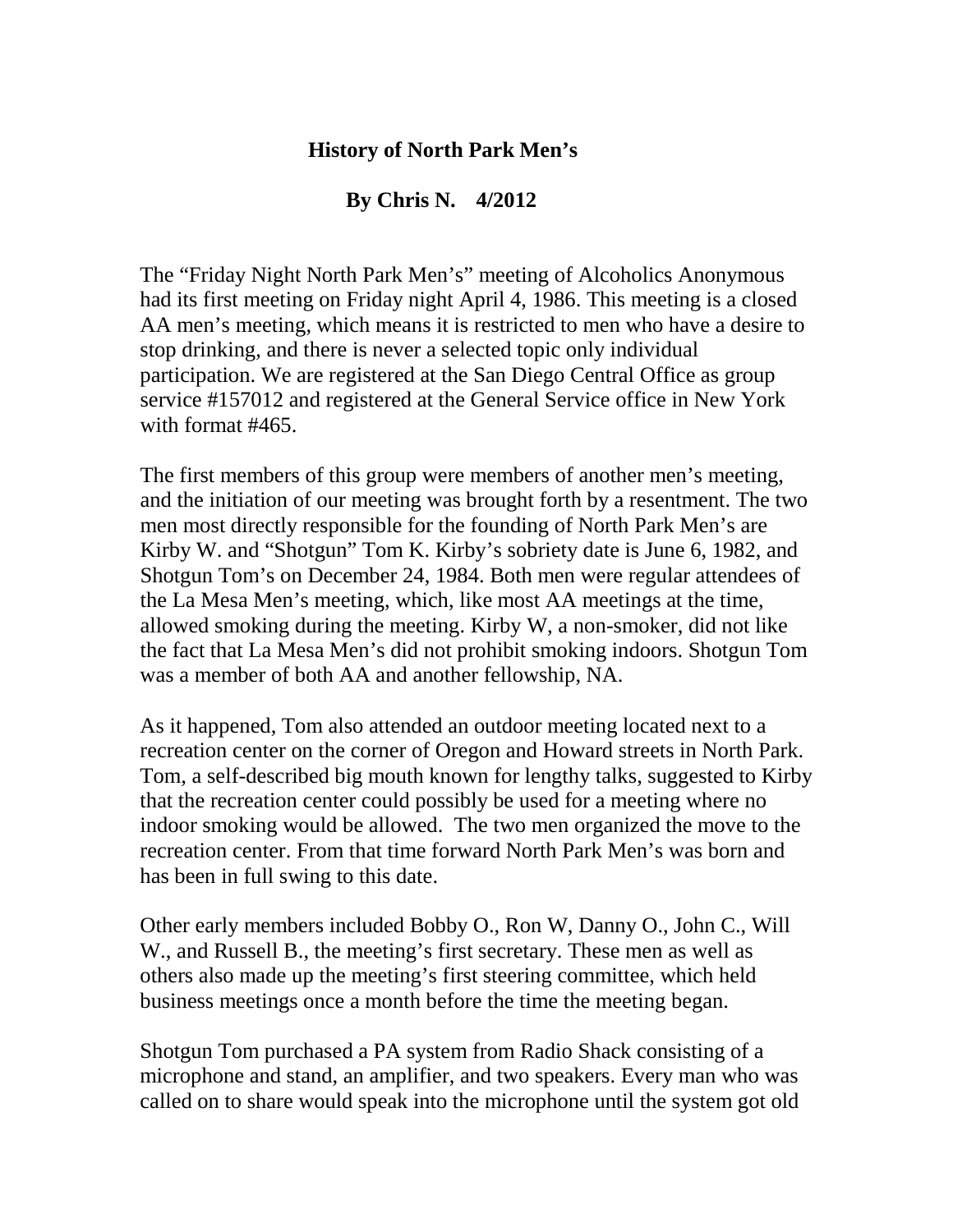and worn out. Finally, in 2008, the group voted to no longer use a microphone.

In the early years of the meeting, members of both North Park and La Mesa annually gathered on a Saturday afternoon for a picnic and softball game, and every picnic had a particular theme. For example, one of the last known picnic themes was a *Chili Cook Off*, and North Park's coordinator for that picnic was Dave C. As for the softball games, the winning group would walk away with a trophy in the form of a golden brown jock strap. The picnic/softball game tradition ultimately died out sometime in the early 2000s.

It is also worth noting that during the meeting's infancy, although established by straight men, North Park Men's proved to be a catalyst that would appeal not only to straight alcoholic males but also alcoholics who were members of the gay community; this not a typical practice of North Park's sister meeting. Ron W., a Black gay man who is remembered for his active sponsorship and service work in AA, sponsored many early members of North Park Men's. These same members not only sought recovery from alcoholism but also the AIDS virus, which, at the time, was still a relatively new epidemic.

To many in the group, Ron W. was considered the heart and soul of this meeting for a long time. Whenever a fellow group member expressed a challenge to his sobriety, Ron would hold up the Big Book and say "we have the instructions" and a pencil and say "we have the technology", implying that they should write about it. When Ron was diagnosed with colon cancer and incapable of attending the meeting he stayed bed-ridden at the home of Buss L. another member. Ron was so deeply involved that a handful of men felt it necessary to become surrogate caretakers, and brought North Park Men's to his bedside. They did exactly this until Ron lost his battle with cancer and went to that "Big Meeting in the Sky".

North Park Men's is a meeting where recovery knows no boundaries, including extending to the hearing impaired. With the consistency of deaf men in attendance, the meeting financed a sign language interpreter. There was one evening where there were no male signers available so instead a women signer was used in place, marking the only time a woman was present at this closed men's meeting. Even one of our deaf members, Olin F., became the first and only deaf secretary at this meeting. The meeting